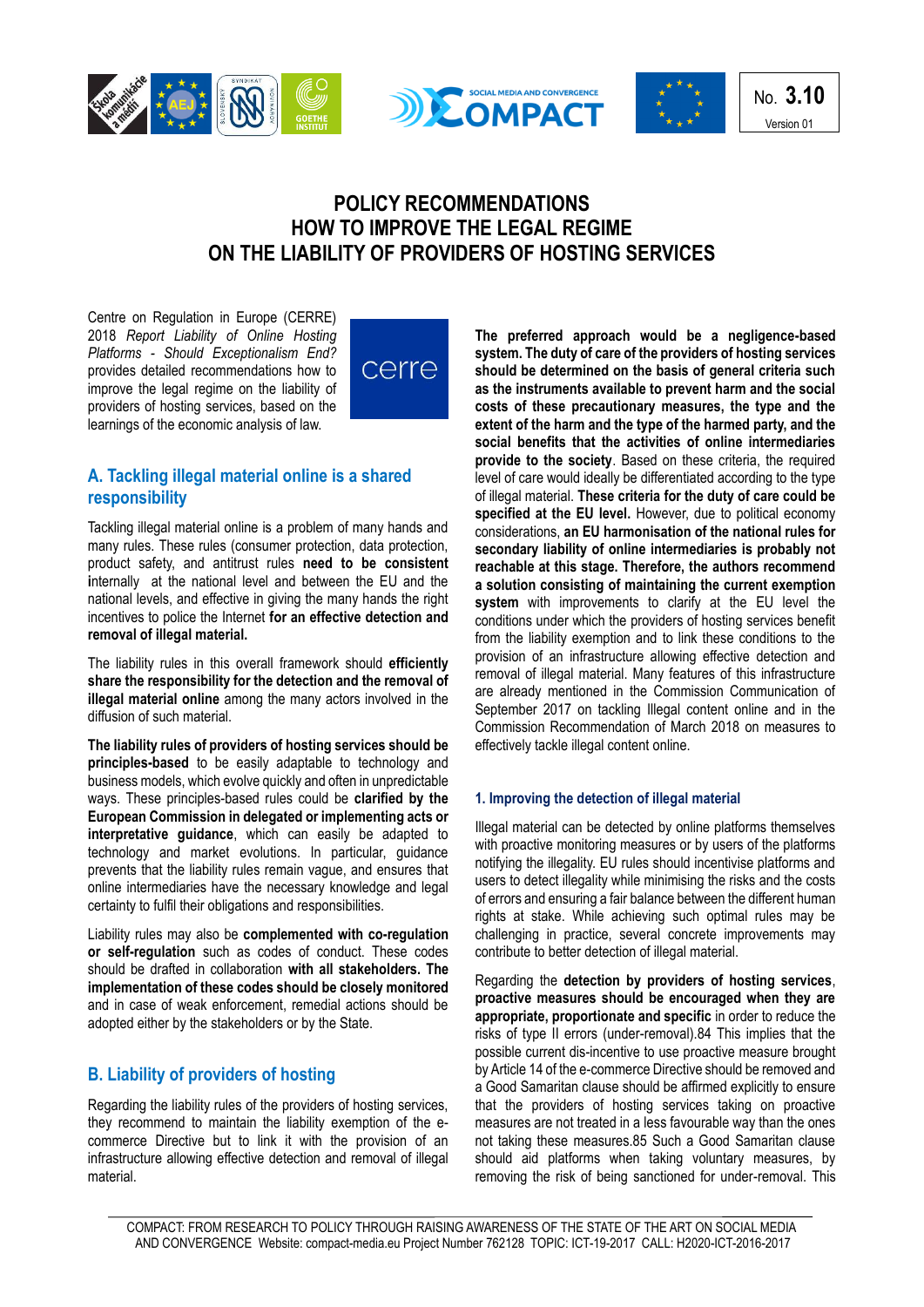





No. **3.10** Version 01

encouragement of specific and proportionate measures should not lead to a general monitoring undermining several fundamental rights.

Regarding the **detection by users**, **the notice-and-take down system should be facilitated and based on common principles defined at the EU level**. This has several consequences. First, providers of hosting services should set up mechanisms for notices that are easy to access, user-friendly and allow for automated submission. Secondly, they should clearly communicate this possibility to their users.

The progress in AI allows platforms and some large users to rely increasingly on automated tools to detect illegal activities on the Internet. Thus, **reliance on automated detecting tools by intermediaries or users should be encouraged as an effective detection means, provided some safeguards are in place**. Given the early developments of these technologies and their rapid improvement over time, it is probably too early to regulate the use of these automated tools. Moreover, this is part of the wider debate on the EU regulation of AI. However, stakeholders and authorities should **reflect upon at least three types of safeguards**.

- I. first, the **minimisation of errors** and the complementary action of humans when the risks and the costs of errors are considered to be too high;
- II. second, the **understandability of the process** and the possibility to give an explanation when content or a product is removed after an automated detection;
- III. third, the need to **share these technologies** between large intermediaries, which have the data, the expertise and the financial means to develop automated techniques, and the small or new intermediaries.

### **2. Improving the removal of illegal material**

Once illegal content or product has been detected, the providers of hosting services **should act expeditiously**, especially when the harm can be important and quickly inflicted and/or when the illegality is notified by an enforcement authority or a trusted flagger. To reduce the risks of type I error (over-removal) and ensure an appropriate balance between human rights, the platform should, when practical and proportionate, first **inform the provider** of the intention to remove the supposedly illegal material and the reason of such removal as well as give them the possibility to contest such removal by submitting a **counternotice**. Then, the platform should only remove the material after having assessed in a diligent manner, on the basis of the information given, the validity and the relevance of this counternotice. However, in exceptional circumstances, when the illegality is manifest and relates to serious criminal offences involving a threat to the life or safety of persons, content may be removed immediately. Also, the platforms should not divulge information which may undermine public policy and public security.

Moreover, online platforms should be encouraged to contribute to the establishment of **out-of court dispute resolution mechanisms** allowing the material provider whose counternotice was not followed to contest the removal with a mechanism which is easily accessible, effective, transparent and impartial and ensuring that the settlements are fair and in compliance with the applicable law.

### **3. The differentiation of care**

The **efficient level of care for the provider of hosting services may vary depending of the level of harm or the dispersion of the victims**. Therefore, for material when the harm is particularly high and/or the victims are particularly dispersed, the level of care of the platforms should be higher. For instance, for terrorism content, the Commission Recommendation of March 2018 already provides for a stricter duty of care. Similarly, the revised Audiovisual Media Service Directive provides for a different duty of care according to the nature of the content, the harm it may cause, the characteristics of the category of persons to be protected and the rights and legitimate interests at stake.

For types of harm that affects users or consumers who have an interest in preventing or mitigating this harm, the policy focus could also be more on empowering these harmed parties to enforce their rights through, for instance, consumer protection mechanisms. Finally, in cases where the harm affects larger parties with sufficient means to enforce their rights, such as is often the case for intellectual property rights infringements, policy makers ought to keep in mind that notice-and-takedown systems work in a transparent and balanced way. The Report suggests complementing those reforms related to the baseline liability regime applicable to all types of illegal material **with effective co/self-regulation instruments for specific types of material where additional care is required**. Thus, for the types of material which justify a particularly high duty of care, industry, users and authorities should agree on Codes of conduct specifying in more detail the actions, the timing and the cooperation to ensure rapid detection and removal of particularly harmful content.

### **C. Responsibility of other actors and the public authorities**

Finally, regarding the liability rules of the 'other hands' (the victims, the providers of material and the authorities), the rules should also give them incentives to contribute to the detection and the removal of illegal material.

Compiled by SCM (2019)